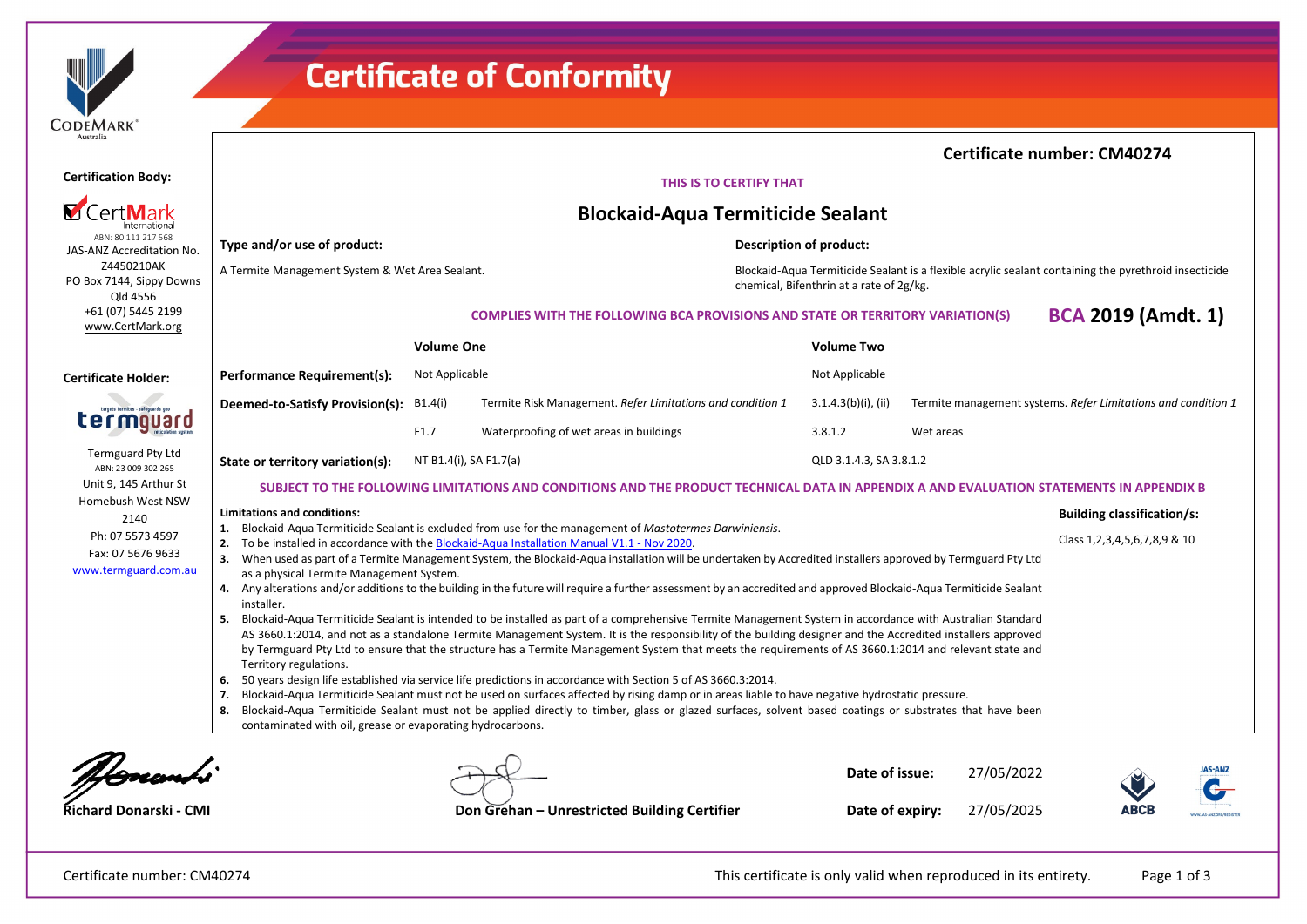

# **Certificate of Conformity**

**9.** When used as a sealant, Blockaid-Aqua Termiticide Sealant must have a minimum wet thickness of 2.5mm. When used as bead it is to have a thickness of between 5-15mm.

**10.** The use of the certified product/system is subject to these Limitations and Conditions and must be read in conjunction with the Scope of Certification below.

Scope of certification: The CodeMark Scheme is a building product certification scheme. The rules of the Scheme are available at the ABCB website www.abcb.gov.au. This Certificate of Conformity is to confirm that the relevant requirements of the Building Code of Australia (BCA) as claimed against have been met. The responsibility for the product performance and its fitness for the intended use remain with the Certificate Holder. The certification is not transferrable to a manufacturer not listed on Appendix A of this certificate.

Only criteria as identified within this Certificate of Conformity can be used for CodeMark certification claims. Where other claims are made in a client's Installation Manual, Website or other documents that are outside the criteria on this Certificate of Conformity, such criteria cannot be used or claimed to meet the requirements of this CodeMark certification.

The NCC defines a Performance Solution as one that complies with the Performance Requirements by means other than a Deemed-to-Satisfy Solution. A Building Solution that relies on a CodeMark Certificate of Conformity that certifies a product against the Performance Requirements cannot be considered as Deemed-to-Satisfy Solution.

This Certificate of Conformity may only relate to a part of a Performance Solution. In these circumstances other evidence of suitability is needed to demonstrate that the relevant Performance Requirements have been met. The relevant provisions of the Governing Requirements in Part A of the NCC will also need to be satisfied.

This Certificate of Conformity is issued based on the evidence of compliance as detailed herein. Any deviation from the specifications contained in this Certificate of Conformity is outside of this document's scope and the installation of the certified product will not be covered by this Certificate of Conformity.

**Disclaimer:** The Scheme Owner, Scheme Administrator and Scheme Accreditation Body do not make any representations, warranties or guarantees, and accept no legal liability whatsoever arising from or connected to, the accuracy, reliability, currency or completeness of any material contained within this certificate; and the Scheme Owner, Scheme Administrator and Scheme Accreditation Body disclaim to the extent permitted by law, all liability (including negligence) for claims of losses, expenses, damages and costs arising as a result of the use of the product(s) referred to in this certificate.

When using the CodeMark logo in relation to or on the product/system, the Certificate Holder makes a declaration of compliance with the Scope of Certification and confirms that the product is identical to the product certified herein. In issuing this Certificate of Conformity, CertMark International has relied on the experience and expertise of external bodies (laboratories and technical experts).

Nothing in this document should be construed as a warranty or guarantee by CMI, and the only applicable warranties will be those provided by the Certificate Holder.